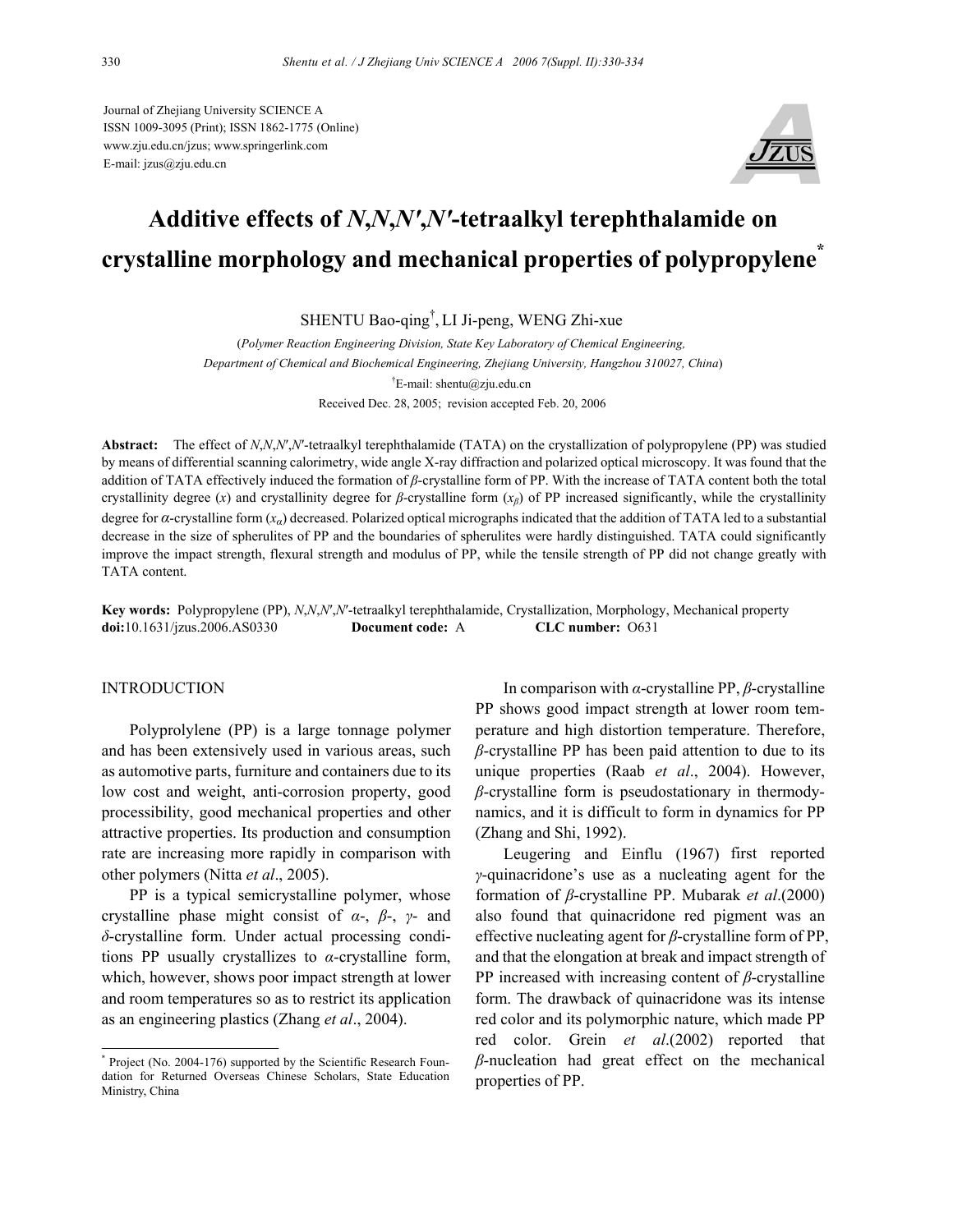Therefore, the addition of *β*-nucleating agents is one of the effective means to form *β*-crystalline form of PP, and consequently improves the mechanical properties. Kawai *et al*.(2002) found that *N*,*N*,*N*′,*N*′ dicyclohexyl-2,6-naphalenedicarboxamide could be used as *β*-nucleating agents inducing PP to exist in *β*-crystalline form. Recently we observed that *N*,*N*,*N*′,*N*′-tetraalkyl terephthalamide (TATA) was also an effective *β*-nucleating agent. However, there are few reports on the additive effects of TATA on the crystalline morphology and mechanical properties of PP. In the present work, the effect of TATA on the melting behavior of PP was studied by means of DSC; crystalline morphology was investigated using wide angle X-ray diffraction and polarized optical microscopy, and the mechanical properties of PP containing TATA were also studied.

## EXPERIMENT DETAILS

#### **Materials**

Commercially available PP (grade F401, tacticity≥97%, melt index=2 g/10 min, supplied by Yangzi Petrochemical Corporation) was used in this study. *N*,*N*,*N*′,*N*′-tetraalkyl terephthalamide (TATA, supplied by Shanxi Institute of Chemical Engineering) was a white powder with size  $\leq$ 250  $\mu$ m and its structure was shown in Fig.1 in which both  $R_1$  and  $R_2$  are alkyls.



**Fig.1 Structure of** *N***,***N***,***N***′,***N***′-tetraalkyl terephthalamide** 

#### **Sample preparation**

TATA was dissolved easily in volatile solvent and the solution was mixed with PP in a high-speed mixing machine. After the solvent had evaporated completely, the mixture was extruded in a twin-screw TE35 extruder (Keya Plastic Mechanical Factory of Jiangsu, China) at temperature of 195~210 °C and a screw speed of 40 r/min. The extruded products were frozen in-line in a water bath and granulated to less

than 3 mm. The resulting pellets were injection moulded into test specimens using an Arburg Allrounder 221-55-250 injection moulding machine. The barrel had a flat temperature profile of 220 °C, the mould temperature was kept at 40 °C and injection pressure of 55 bar, holding pressure was kept at 45 bar. Three types of specimens were made: flexural test bars with dimension of 80 mm×10 mm×4 mm, impact test bars with dimension of 80 mm×8 mm×4 mm, and tensile test bars with a dumbbell shape. Each Izod impact specimen was notched using a TMI cutter to produce notches with radius of 0.254 mm and depth of 2.54 mm according to ASTM D256. PP alone was also treated similarly as a blank sample.

#### **Apparatus and experimental procedures**

Differential scanning calorimetry (DSC) measurements were carried out using a Perkin-Elmer DSC-7 to examine the melting behavior. Ten mg samples sealed in aluminum pans were heated from room temperature to 200 °C at a scanning rate of 10 °C/min under nitrogen atmosphere. The temperature scale of the DSC was calibrated using an indium (melting point,  $156.63$  °C).

Wide angle X-ray diffraction (WAXD) measurements were performed at room temperature using a Shimazu XD-3A X-ray diffractometer. The experiments were carried out using  $CuK<sub>a</sub>$  radiation at 30 kV and 15 mA and a scanning rate 2 °/min.

The crystalline morphology of PP was investigated using a Nikon-E600 polarized optical microscope (POM).

The Izod impact test was run using a Tinius 892 impact test machine with pendulum speed at impact of 3.46 m/s. Tensile and flexural strength tests were carried out on a LWK-5 tester at a crosshead speed of 10 and 2 mm/min, respectively. The mechanical properties reported hereinafter were the average of five successful tests.

## RESULTS AND DISCUSSION

#### **Effect of TATA on the melting behavior of PP**

The effect of TATA content on the melting behavior of PP was studied at a heating rate of 10 °C/min, with the result shown in Fig.2. It was found that after the introduction of TATA into PP, there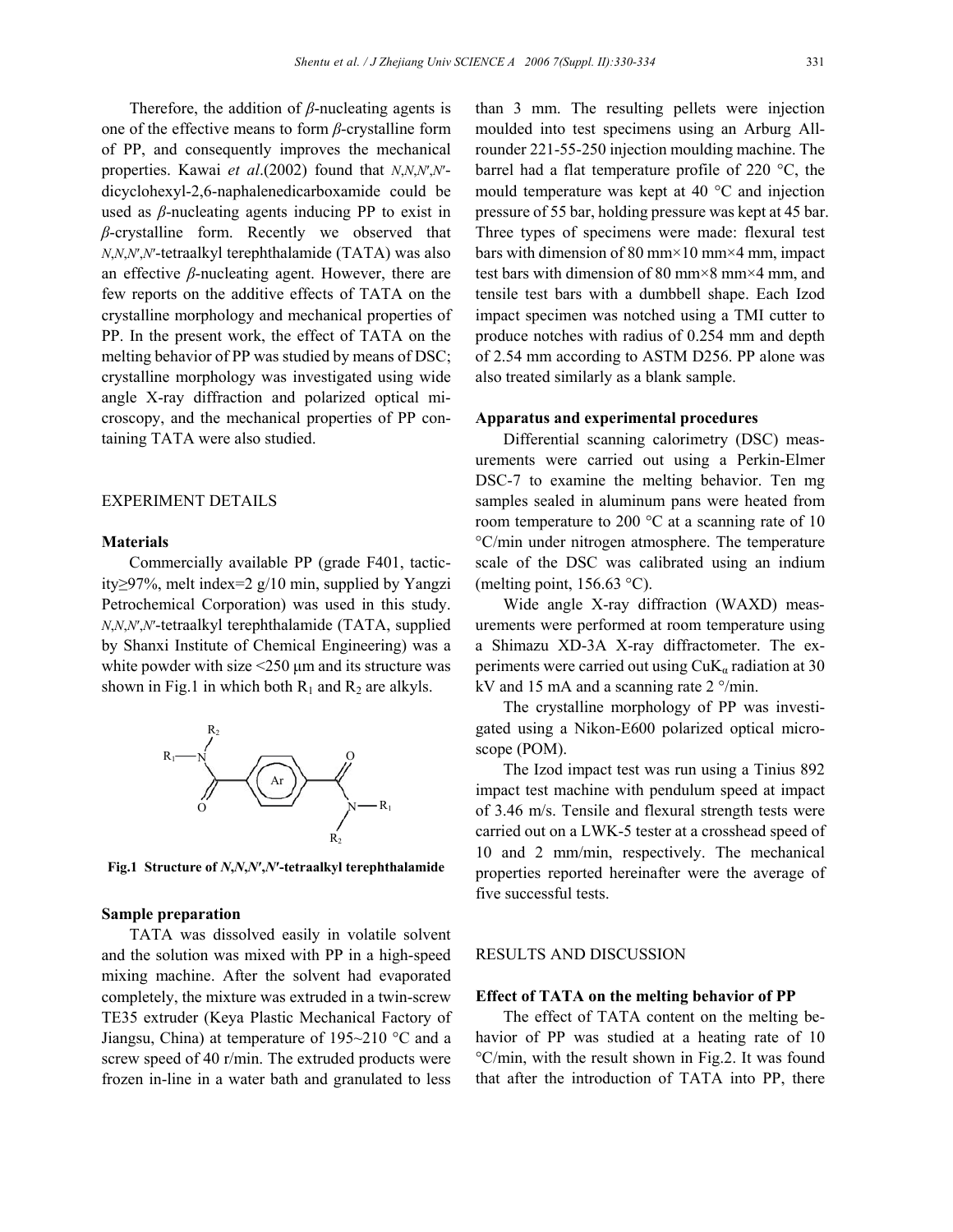were peaks at 153 °C and 166 °C corresponding to the melting peaks of *α*- and *β*-crystalline form, respectively (Labour *et al*., 2001). When TATA content was more than 0.3 wt%, PP crystallized mainly in *β*-crystalline form and only a small peak indicating the presence of *α*-crystalline form appeared in the melting curve, while there was only one melting peak at 166 °C indicating the presence of *α*-crystalline form of pure PP. It could also be seen that the heat of fusion for *β*-crystalline form increased with increasing TATA content, while that for *α*-crystalline form decreased, indicating that TATA induced the formation of *β*-crystalline form and was an effective *β*-nucleating agent for PP (Kawai *et al*., 2002).



**Fig.2 Effect of TATA content on the melting behavior of PP**

The degree of crystallinity (*x*) could be determined from the calorimetric data with the knowledge of the melting enthalpy of the completely crystallized *α*- and *β*-crystalline form ( $\Delta H$ <sub>0</sub>). Although the literature values of the melting enthalpy varied, a comparison between  $\Delta H_0(\alpha)$  and  $\Delta H_0(\beta)$  determined via identical methods always revealed a higher value for *α*-crystalline form of PP. The values for degree of crystallinity (*xα* and *xβ*) were calculated using ∆*H*o(*α*)=209 J/g and ∆*H*o(*β*)=151.2 J/g (Avella *et al*., 1993). The effect of TATA content on  $x$  ( $x=x_a+x_b$ ),  $x_a$ and  $x_\beta$  of PP is shown in Table 1.

With the increase of TATA content both *x* and *x<sup>β</sup>* increased significantly, which indicated that TATA not only induced the formation of *β*-crystalline form of PP, but also caused the non-crystallizing PP chain to crystallize due to the heterogeneous nucleation. Meanwhile  $x_\alpha$  decreased abruptly with the increase of

TATA content, and PP crystallized mainly in *β*-crystalline form at a TATA content of 0.3 wt%. With further increase of TATA content, there was only slight increase for both *x* and *xβ*.

**Table 1 Effect of TATA content on**  $x$ **,**  $x_a$  **and**  $x_b$  **of PP** 

| x(%) | $x_a$ (%) | $x_{\beta}$ (%) |
|------|-----------|-----------------|
| 46.3 | 46.3      |                 |
| 56.8 | 22.6      | 34.2            |
| 62.8 | 34        | 59.4            |
| 64.1 | 31        | 61.0            |
|      |           |                 |

# **Effect of TATA on the crystalline morphology of PP**

WAXD studies were also carried out to obtain information on the crystalline property of PP. The diffraction angle  $(2\theta)$  curves are shown in Fig.3. Diffraction peaks at  $2\theta = 14.1^\circ$ , 18.4°, and 21.7° ascribed to the  $(110)$ ,  $(040)$ , and  $(130)$  plane, respectively, suggesting that pure PP crystallized in *α*-crystalline form (monoclinic) because there were no peaks at 2θ=16.1° associated with *β*-crystalline form (hexagonal) and  $2\theta = 20.1^\circ$  associated with <sup>γ</sup>-crystalline form (triclinic) (He *et al*., 1998). Whereas there were diffraction peaks at  $2\theta = 16.1^\circ$  and 21.2° ascribed to the (300) and (301) plane for PP containing TATA, which further indicated that TATA effectively induced the formation of *β*-crystalline form of PP.



**Fig.3 X-ray diffraction patterns of pure PP (Curve 1) and PP containing 0.3 wt% TATA (Curve 2)**

Fig.4 compares the polarized optical micrographs of the spherulite morphology of pure PP and PP containing 0.3 wt% TATA. These micrographs indicated that the addition of TATA led to a substantial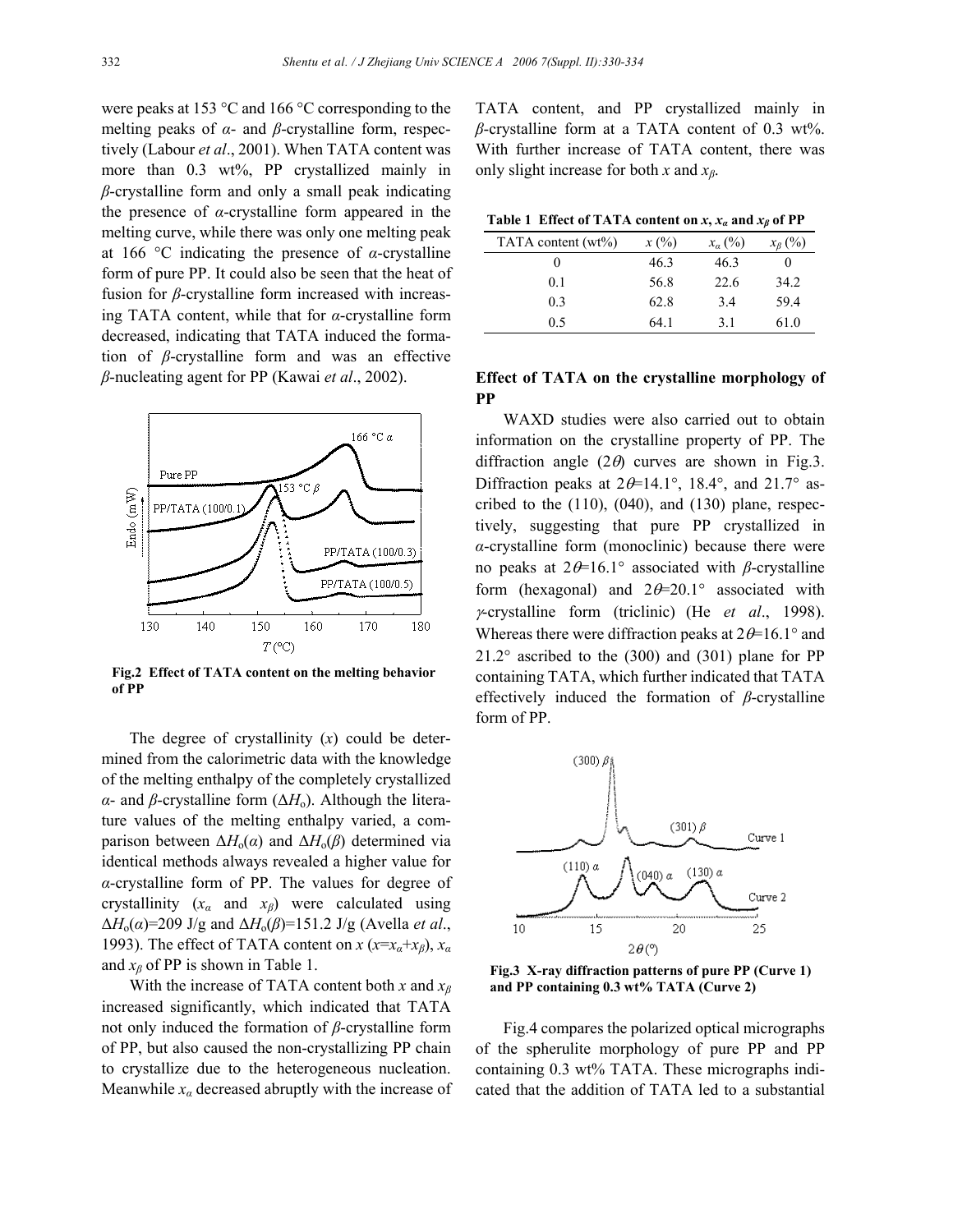decrease in the size of PP spherulites. Moreover, the spherulites in *β*-crystalline form of PP exhibited a distinct morphology, and sheaf-like aggregates of lamellar crystals were generally observed. Furthermore, the boundaries of spherulites were hardly distinguishable. On the other hand, the spherulites of the *α*-crystalline form of pure PP consisted of an aggregate of lamellae that radiated from the center outward with the spherulites having distinct boundaries. This morphological feature accorded with Tjong's results (Tjong *et al*., 1996).





**Fig.4 Optical micrographs of spherulites for PP (a) and PP containing 0.3 wt% TATA (b)**

## **Effect of TATA on the mechanical properties of PP**

The effects of TATA on impact strength and tensile strength of PP were plotted against TATA content in Fig.5. It was found that with increasing TATA content, the impact strength of PP increased significantly first, and then decreased slightly with further increase of TATA content. Maximum impact strength occurred at a TATA content of 0.3 wt%, where impact strength increased about 230% in comparison with pure PP.

The increase of PP impact strength after the introduction of TATA into PP probably contributed to

the formation of *β*-crystalline form and the decrease in the size of spherulites. Tjong *et al*.(1996) also reported that in comparison with *α*-crystalline form, *β*-crystalline PP showed good impact strength at room temperature. It was also shown that the tensile strength of PP was not significantly affected by adding TATA.



**Fig.5 Impact strength and tensile strength of PP as a function of TATA content**

The effects of TATA on the flexural strength and modulus of PP were also studied and the result is shown in Fig.6. It was found that the PP flexural strength and modulus first increased significantly with the increase of TATA content, and finally almost remained unchanged with the increase of TATA content, and that in this situation, the flexural strength increased about 28% in comparison with that of PP.



**Fig.6 Flexural strength and modulus of PP as a function of TATA content**

The increase of the flexural strength and modulus of PP was probably due to the increase of the total degree of crystallinity of PP after the introduction of